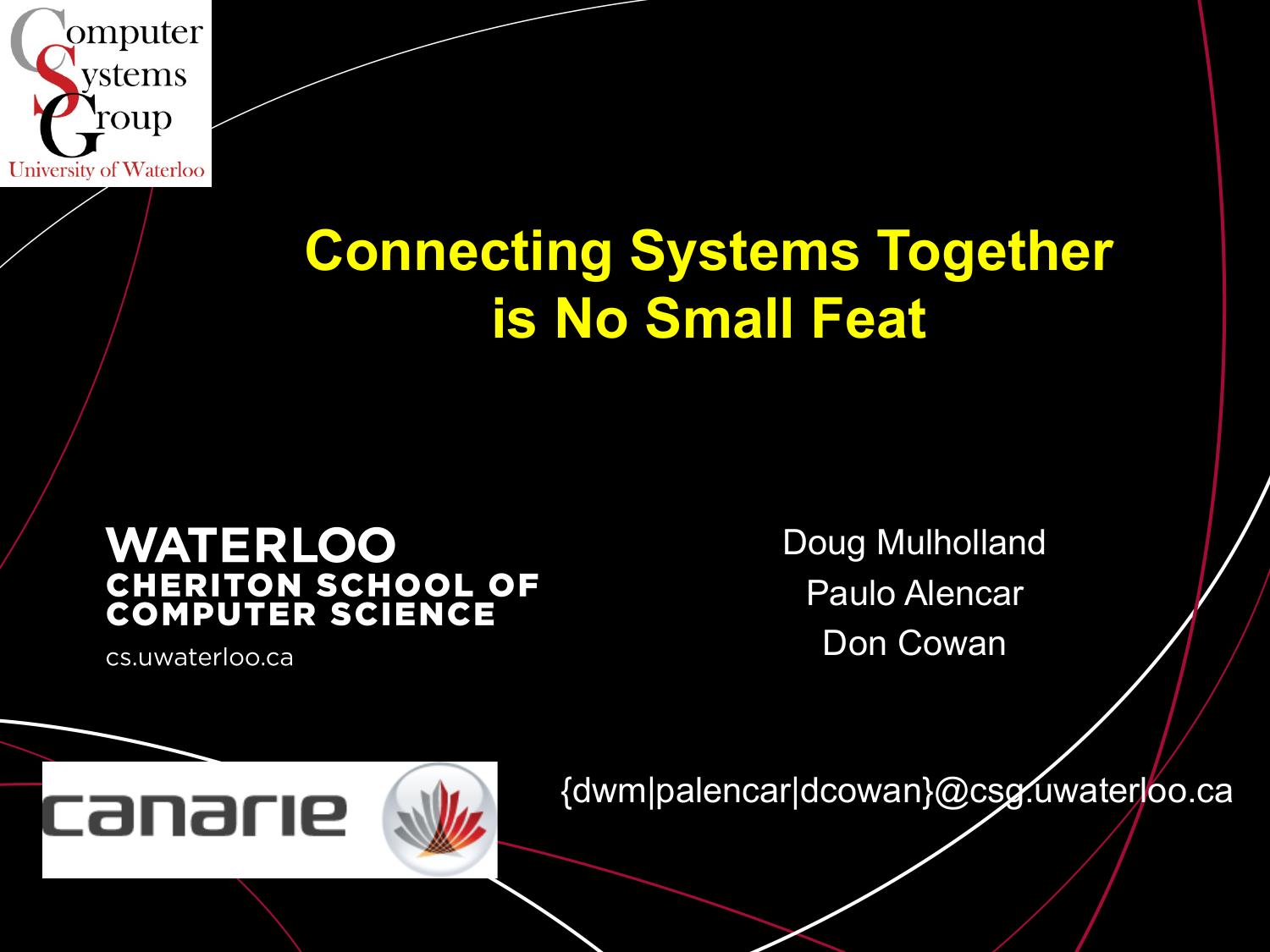## **Introduction/Overview**

- A (probably incomplete) snapshot of stream, benthic and Groundwater data sources
- A researcher/biologist's perspective
	- Where to start?
	- Who's got what?
	- How to connect results?
- How can systems/repositories help?
- Recommendations/Conclusions

#### WATERI OO TON SCHOOL OF MPUTER SCIENCE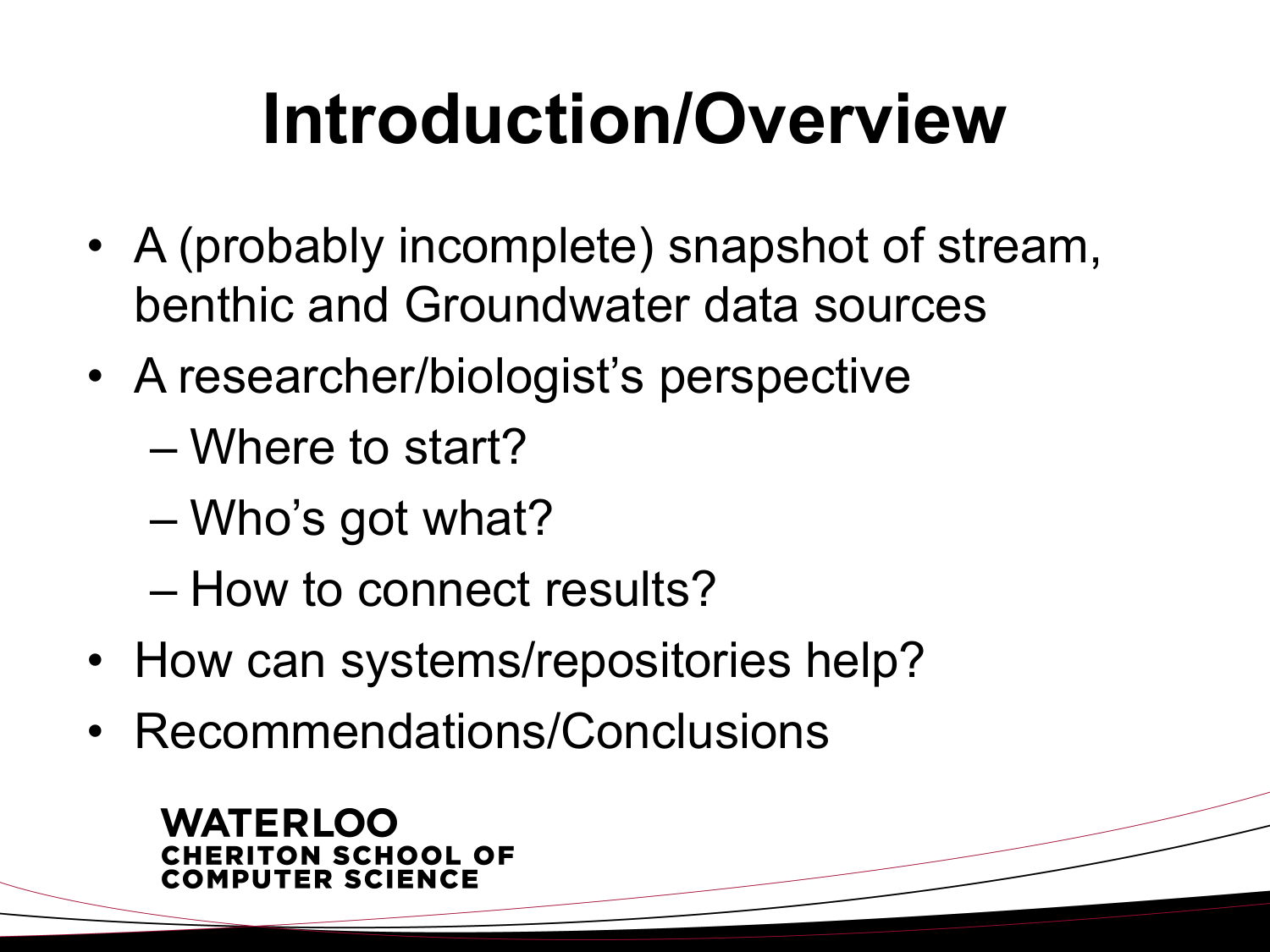## **Ontario Stream, Benthic and Groundwater Data Snapshot**

- Flowing Waters Information System
	- Ontario Stream Assessment Protocol
	- Biological data (fish), physical structures, flow, temperature with some benthic
	- Partnerships with Ontario Conservation Authorities, researchers, ad hoc organizations ("Stream Monitoring and Research Teams" –"SMART networks")
	- Capture vulnerable data in sibling system ("iEnvironment" – more flexible, user-configurable)

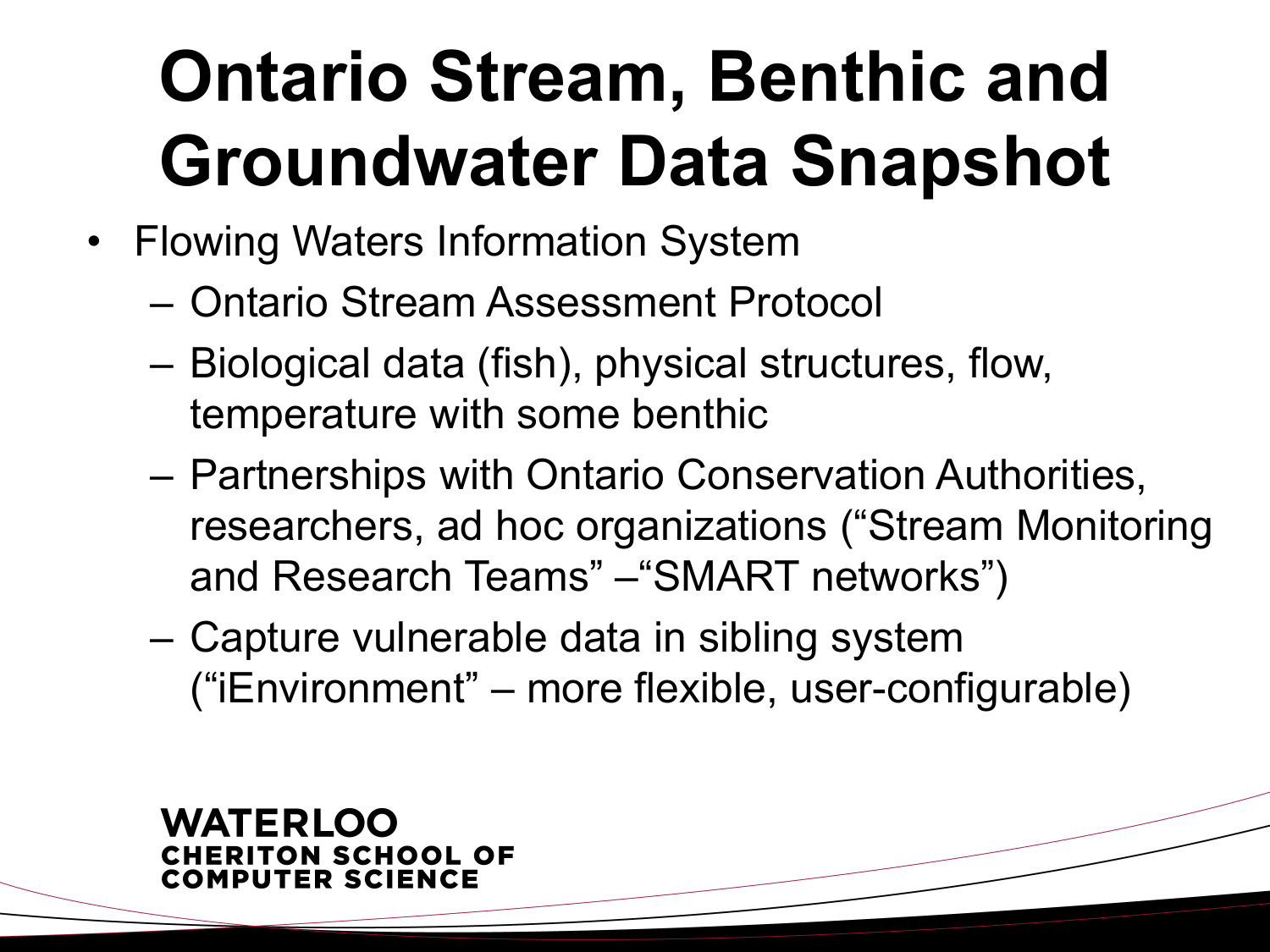# **Ontario Stream, Benthic and Groundwater Data Snapshot (2)**

- Ontario Government Ontario Data Catalog
	- Environment and Natural Resources 475 datasets
		- Aquatic Resource Areas data collected through Scientific Collection Permit Reports (what fish were found where, when)
		- Ontario Benthos Biomonitoring Network (Dr. Chris Jones)
		- Many others (Provincial Water Quality Monitoring Network, …) – just knowing that a dataset exists is no small accomplishment

WATERI OO ERITON SCHOOL OF **MPUTER SCIENCE**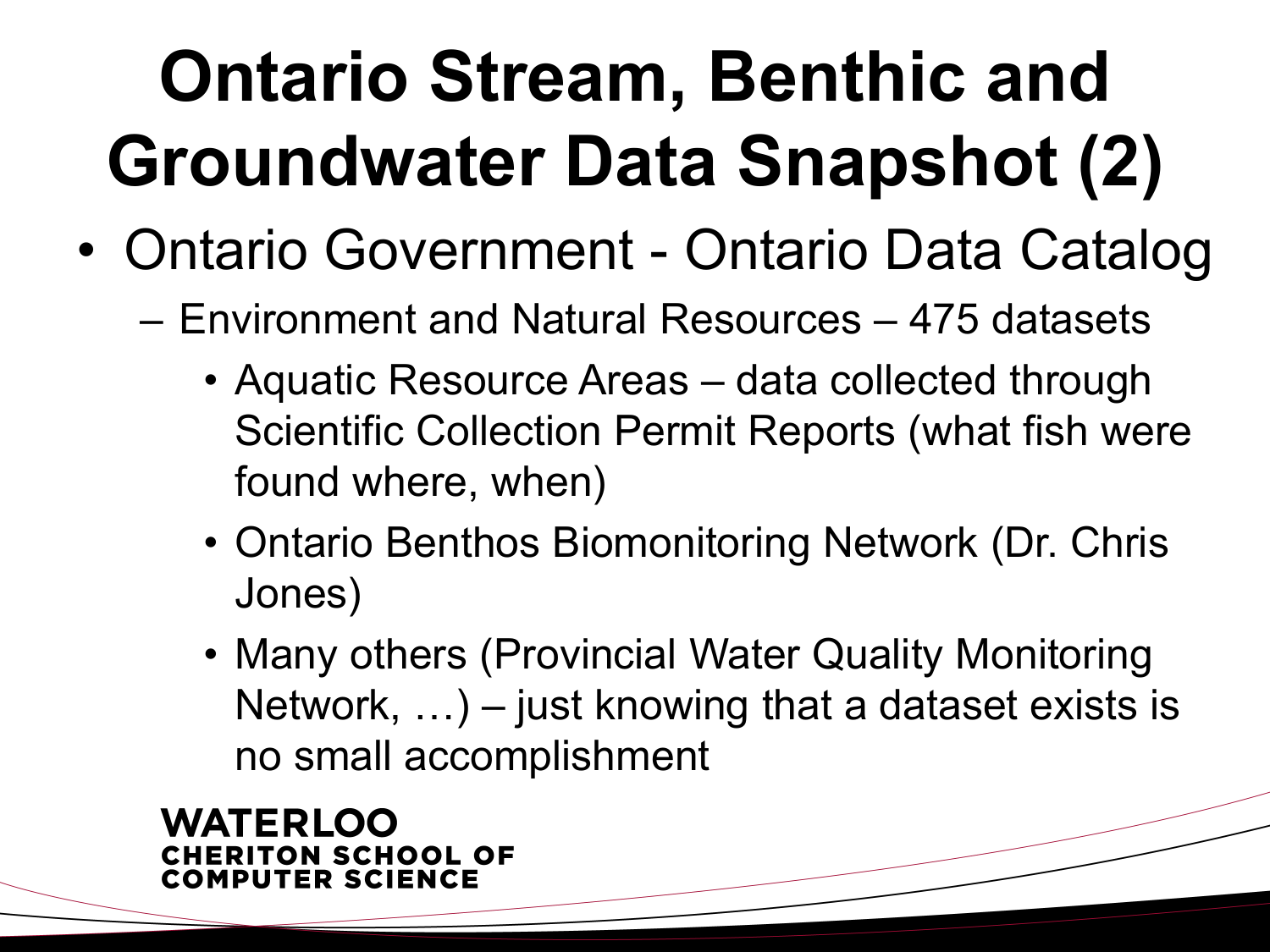# **Ontario Stream, Benthic and Groundwater Data Snapshot (3)**

- Royal Ontario Museum (Ichthyology Collection) "...over one million specimens of approximately 7,000 species from around the world…"; published at gbif.org (Global Biodiversity Information Facility)
- Ontario Conservation Authorities (CAs) 36 organizations across Ontario, mostly in southern Ontario, set up by watershed, generally well-defined boundaries with no geographic overlap and local priorities
- Government of Canada Fisheries and Oceans Canada major project underway now to organize their data

#### ATERI OO ERITON SCHOOL OF **MPUTER SCIENCE**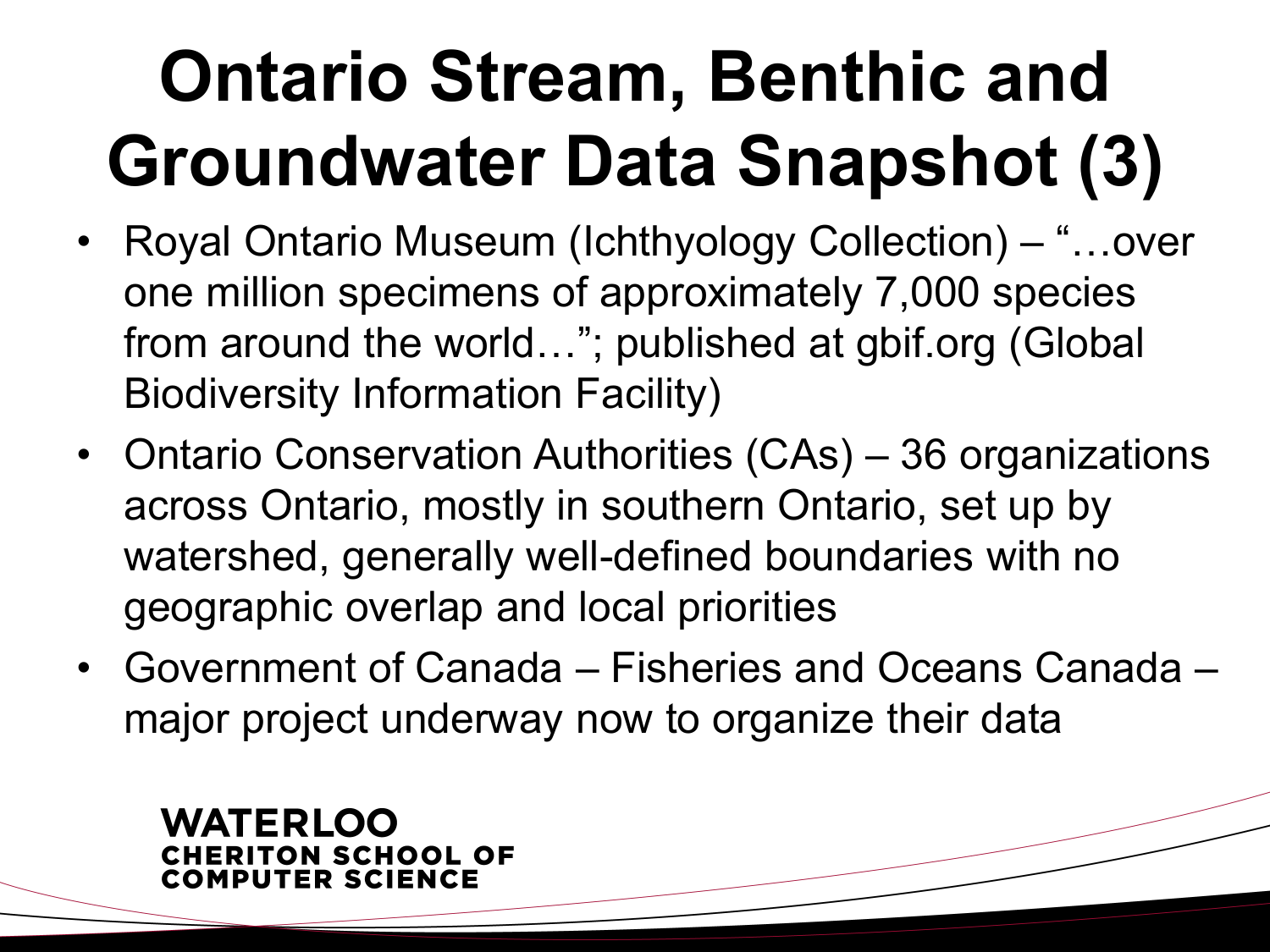# **Ontario Stream, Benthic and Groundwater Data Snapshot (4)**

- Private Corporations KISTERS North America (California based software company) "WISKI" relational database and water data analytics platform
- Municipalities many used to collect biological data but have handed off stream monitoring/sampling to a CA
- Private engineering/consulting companies that specialize in various aspects of sampling and monitoring

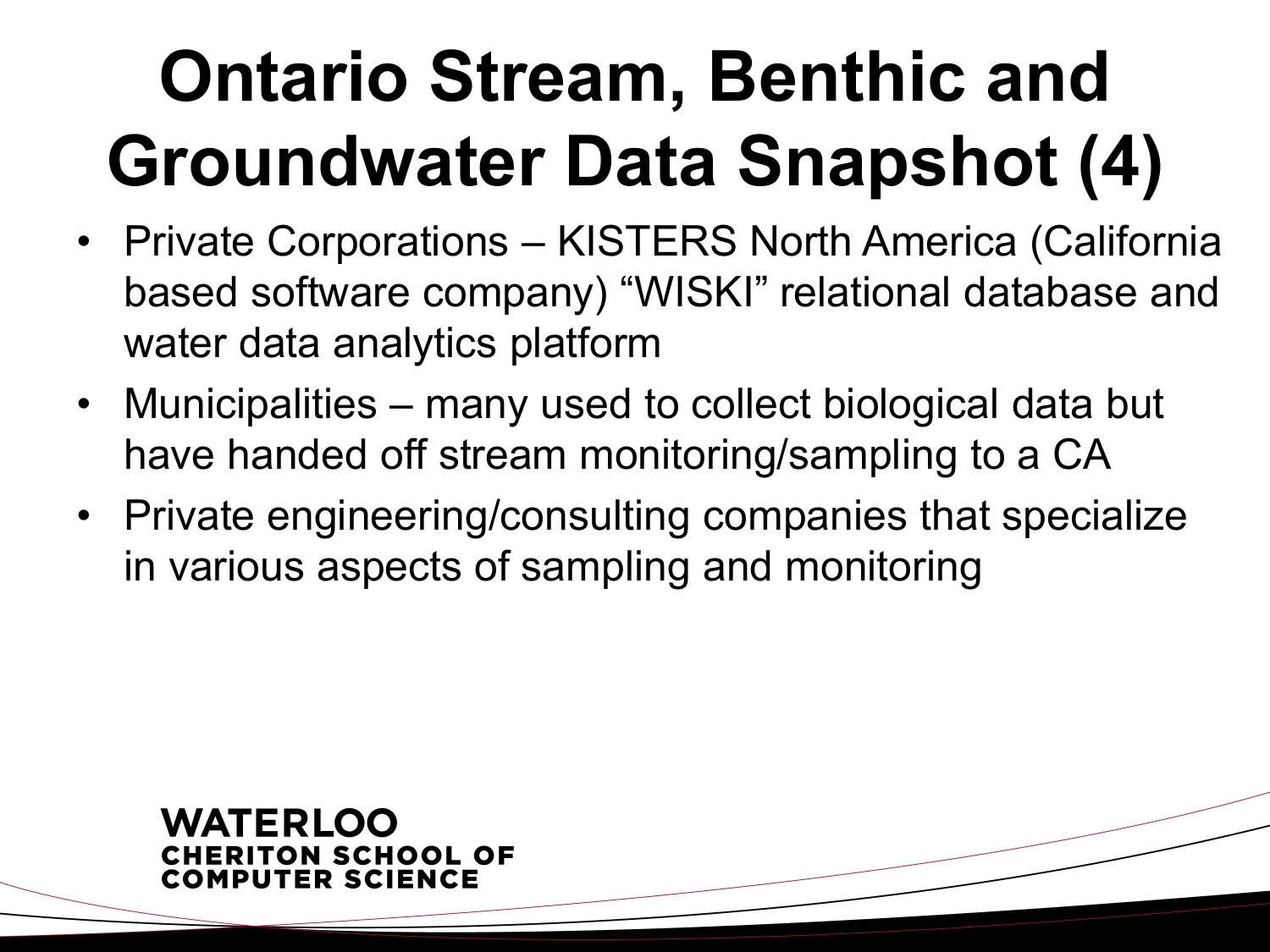# **Ontario Stream, Benthic and Groundwater Data Snapshot (5)**

- Not-for-profit/charitable foundations
	- Oak Ridges Moraine Groundwater Program
	- Water Rangers (citizen science, test kits, water quality)
	- Gordon Foundation (DataStream Initiative collect and distribute water quality, chemistry, flows, analyses)
	- The Land Between (Central Ontario from Frontenac Arch to Georgian Bay – First Nations partnerships, identify sensitive species, environmental challenges)
	- Great Lakes Observing System (Ann Arbor MI) "Seagull"/Smart Great Lakes initiatives for data collection/dissemination – mostly lake data at present

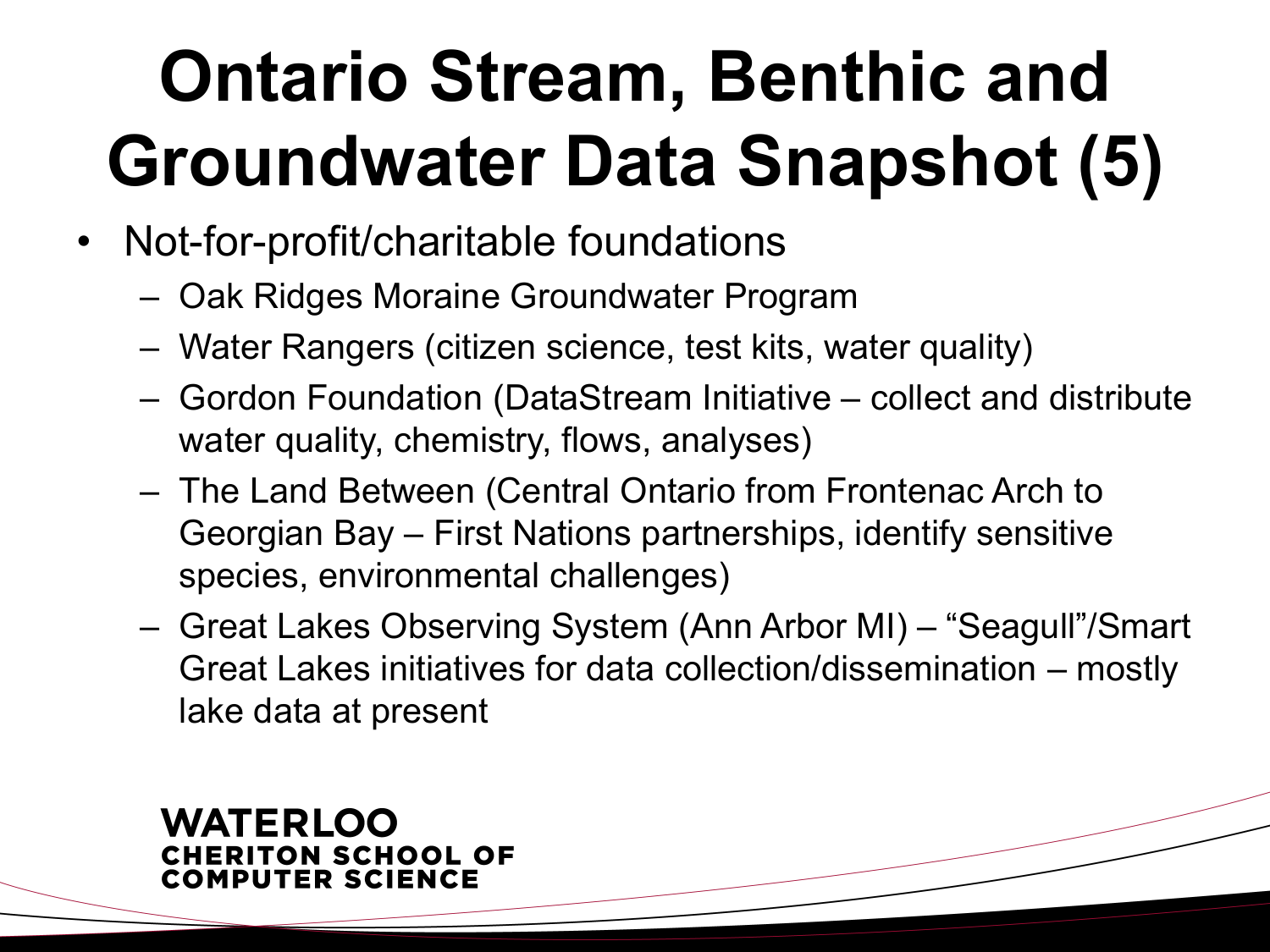### **Researchers - Connections**

- Researchers where does a researcher start???
- Our partners often just want to connect the dots "a little of this and a little of that"
	- e.g., combine benthic and fish data, or fish, channel structure and temperature -> "Habitat Suitability Index"
- Impossible to predict what questions researchers will ask
- Data quality validation
- Biologist's perspective "link the systems"
- Whoa, just a minute what does "link the systems" mean?

#### **WATERLOO** ERITON SCHOOL OF MPUTER SCIENCE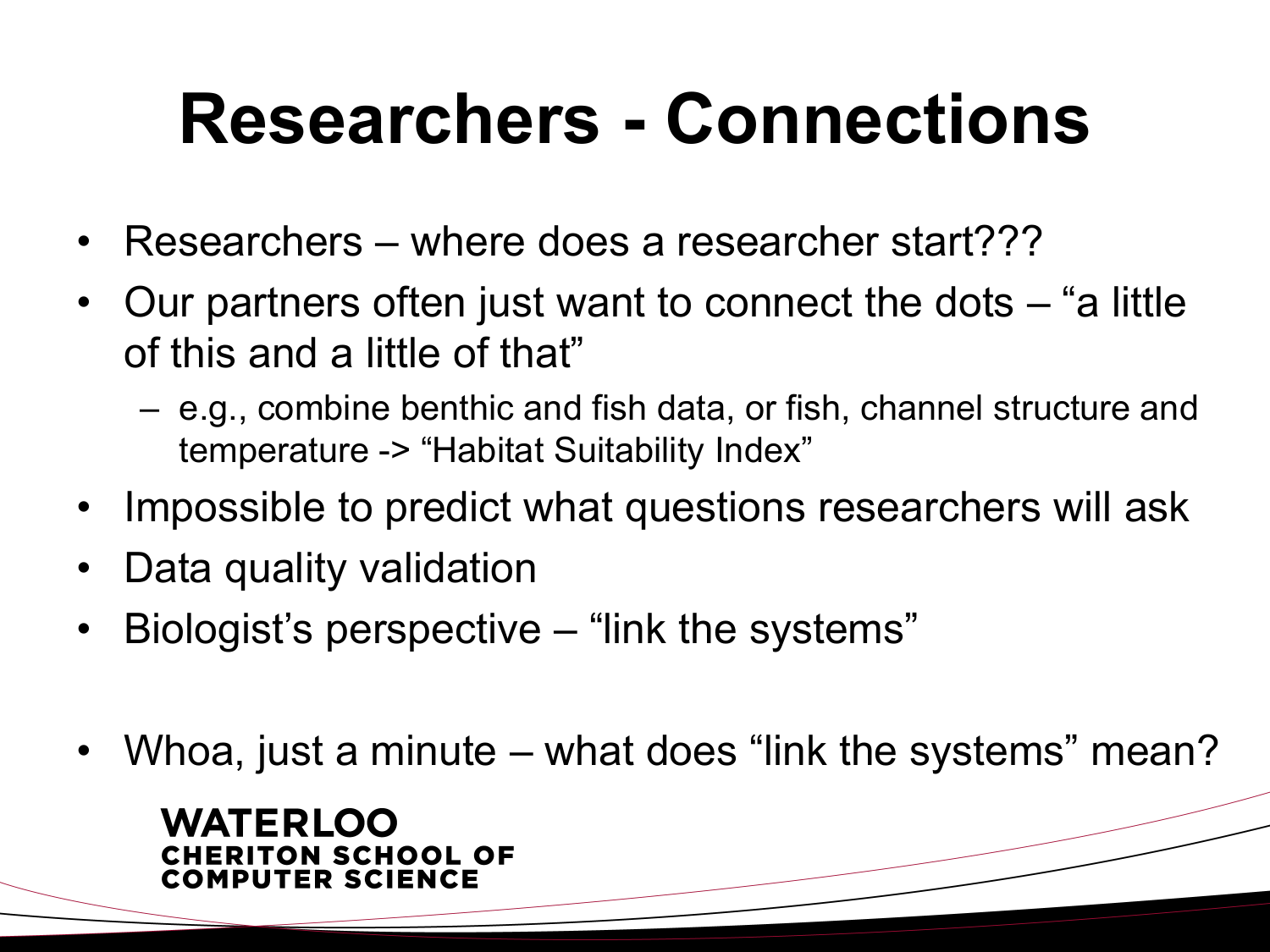## **Connecting Systems**

- Some commonality between the data
	- Usually location-based (i.e., "study sites")
	- Co-ordinate systems vary (Lat/Long vs UTM vs …)
	- Local organizations identify sites with a site code (e.g., "DN001WM" – somewhere on the Don River (Toronto), often numbered roughly in km from the mouth of the river … but by no means always … "001" is one of 27 sites on various tributaries of the Mississippi River in Eastern Ontario)
	- Sometimes there's common data but no guarantee that the same data will be presented from different sources (can be significant QA/QC concerns)

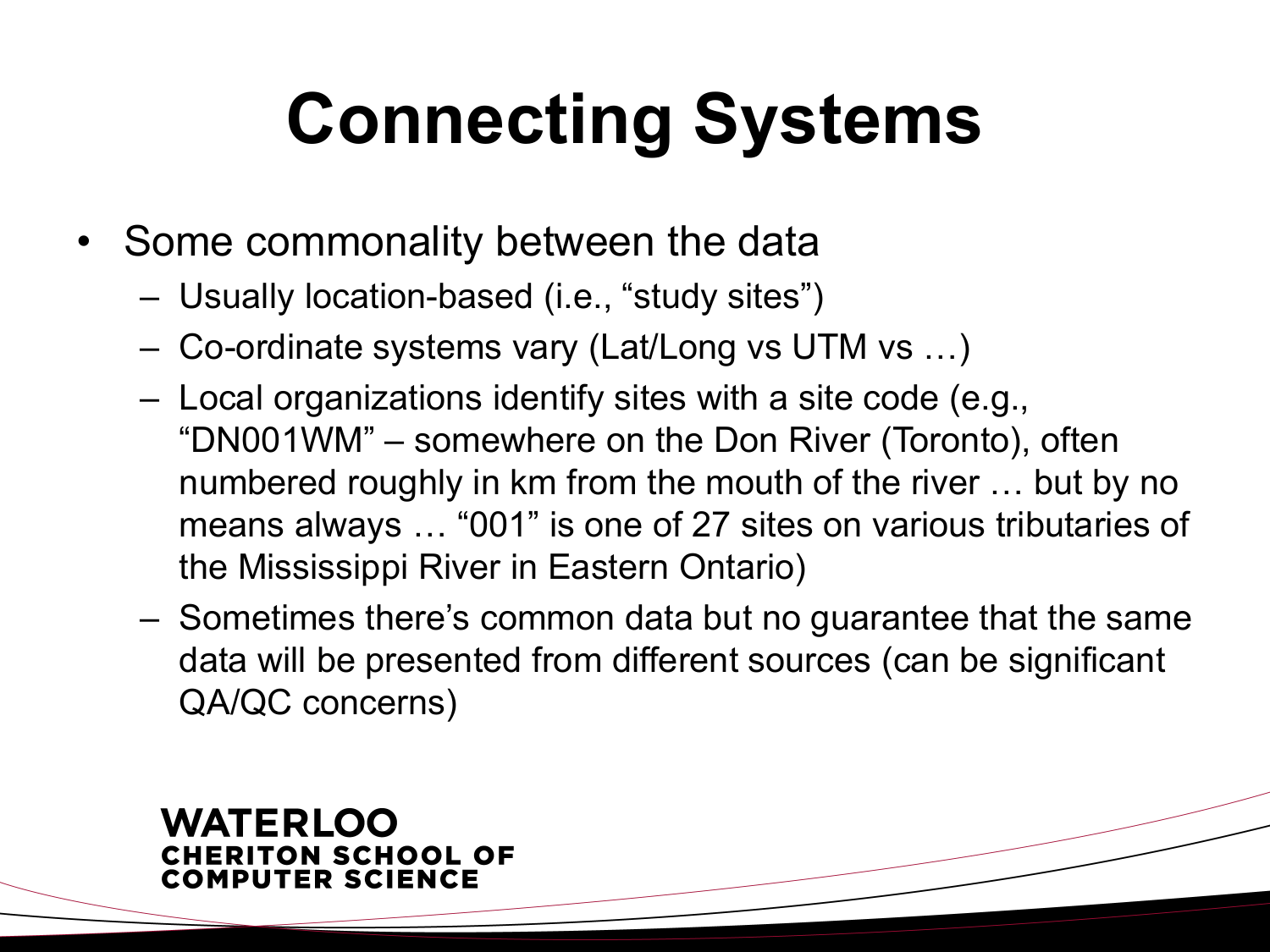# **Connecting Systems (2)**

- Simply link to another organization's home page or a dataset within the organization
	- Rarely any easily managed record-level common key, but there is data of interest to our researchers
	- A few systems provide a Digital Object Identifier (DOI)
		- doi.org ISO 26324 (at the dataset level) but the DOI does not address frequently changing datasets
	- Want to validate periodically that the organization and target dataset continue to exist (automated link validation)
	- When reasonable, link to home page, provide navigation guidance to data of interest (e.g., gbif.org)

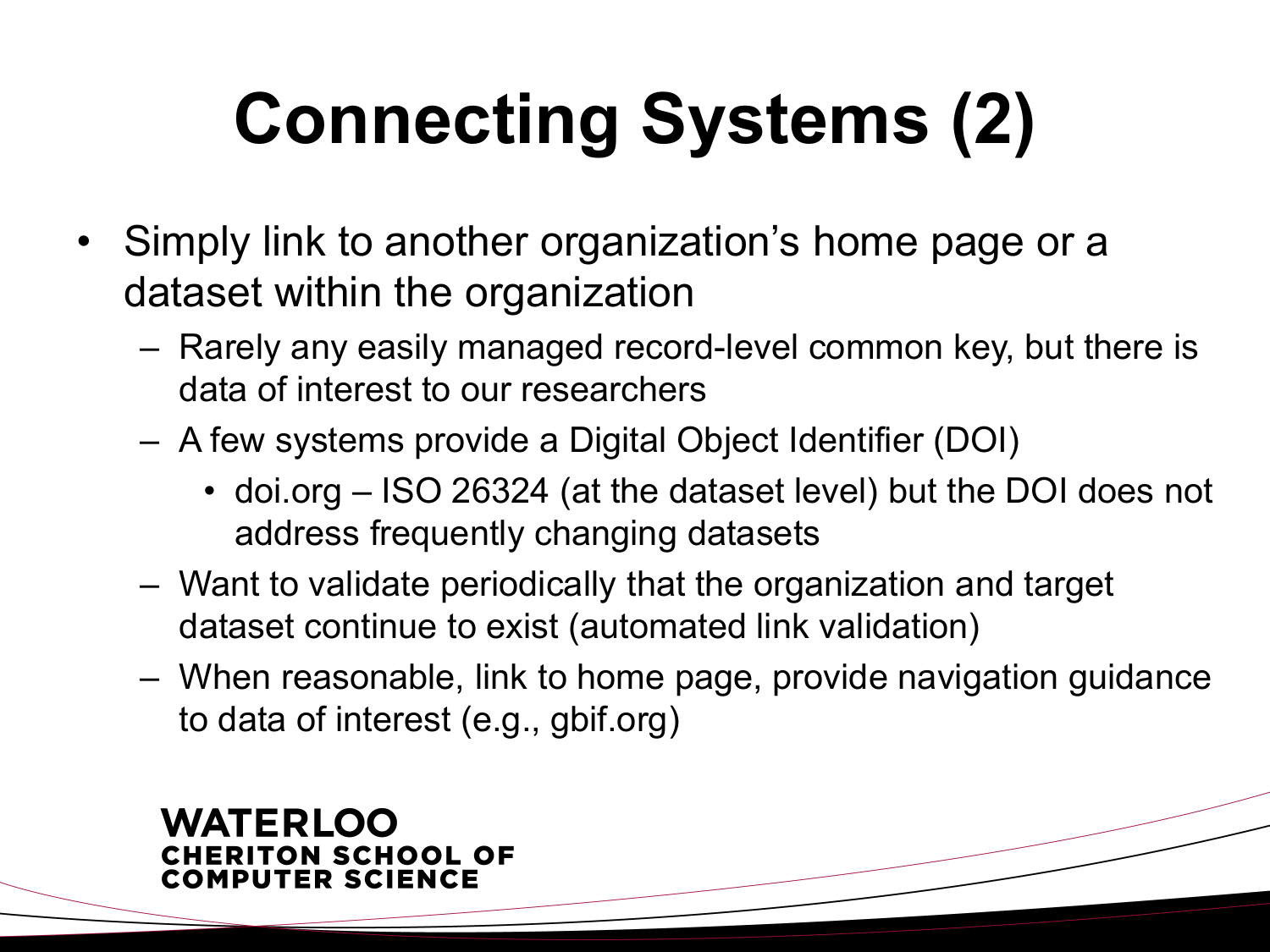# **Connecting (3) … Home Page**

- Advantages:
	- Site can provide guidance on DOI use, citation requirements, republishing
	- Data Sharing Agreement may be required
- Disadvantages:
	- Researcher still has work to do to associate records, assuming common key exists
- Challenges:
	- Starting URL may change
	- Navigation instructions change
	- Data often reported in inconsistent form (units of measure, observation conventions)

#### **WATERLOO CHERITON SCHOOL OF COMPUTER SCIENCE**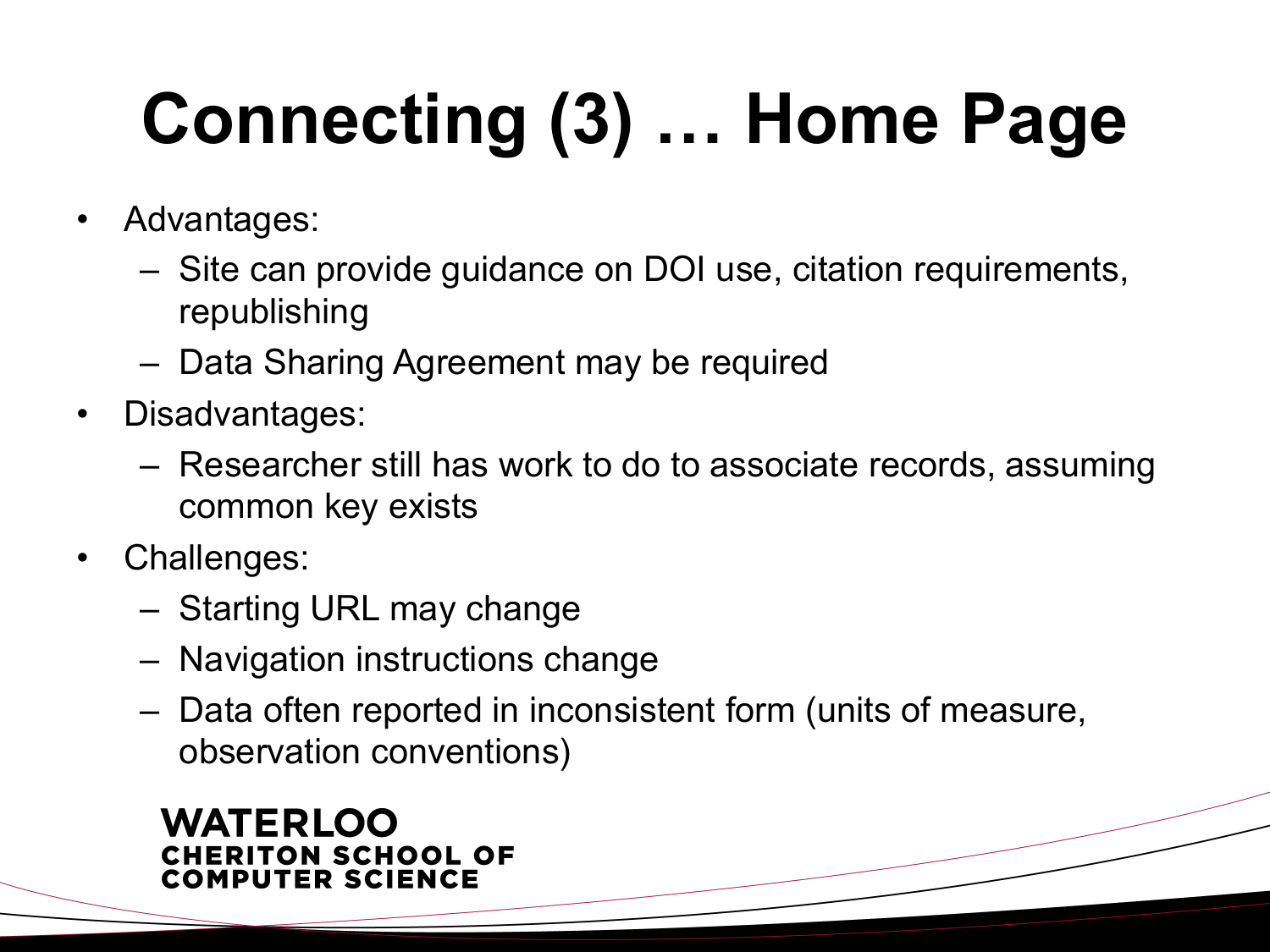# **Connecting Systems (4)**

- Record-level links
	- Enables researchers to immediately see supporting or contradictory evidence to a hypothesis
	- Build evidence for/against a correlation
	- Usually more difficult to maintain (systems may maintain an entirely opaque key scheme

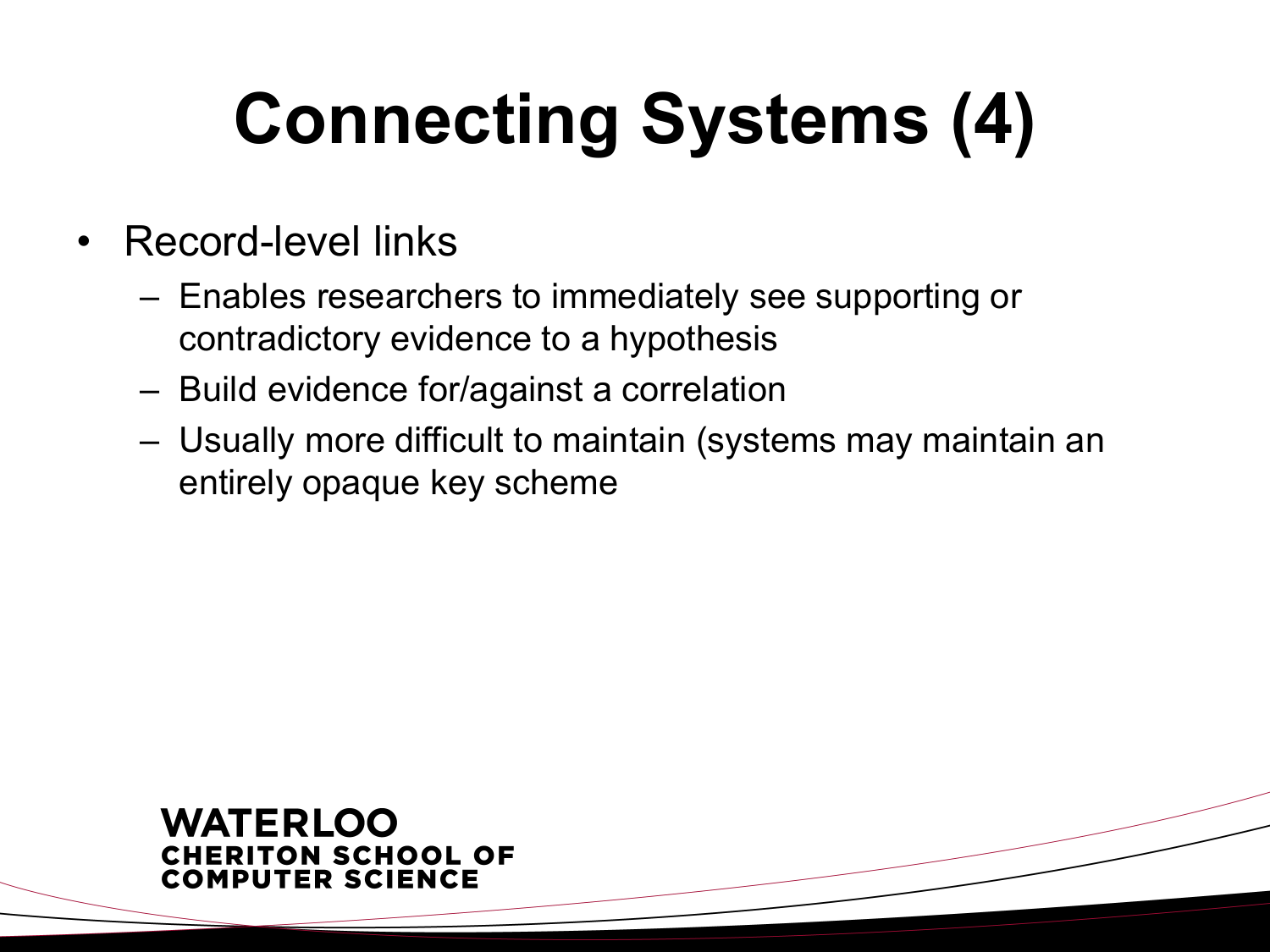# **Connecting Systems (5)**

- API (Application Program Interface)
	- Requires some level of programming/scripting
	- MapServer(.org) WMS/WFS (Web Map Server/Web Feature Server) – Open Geospatial Consortium standard API
	- WQX protocol for water quality data (US EPA and USGS)
	- Proprietary/custom (KiWIS Kisters WISKI, FWIS Data Access API)
- Most (young!) researchers are pretty used to retrieving tables with a single R expression

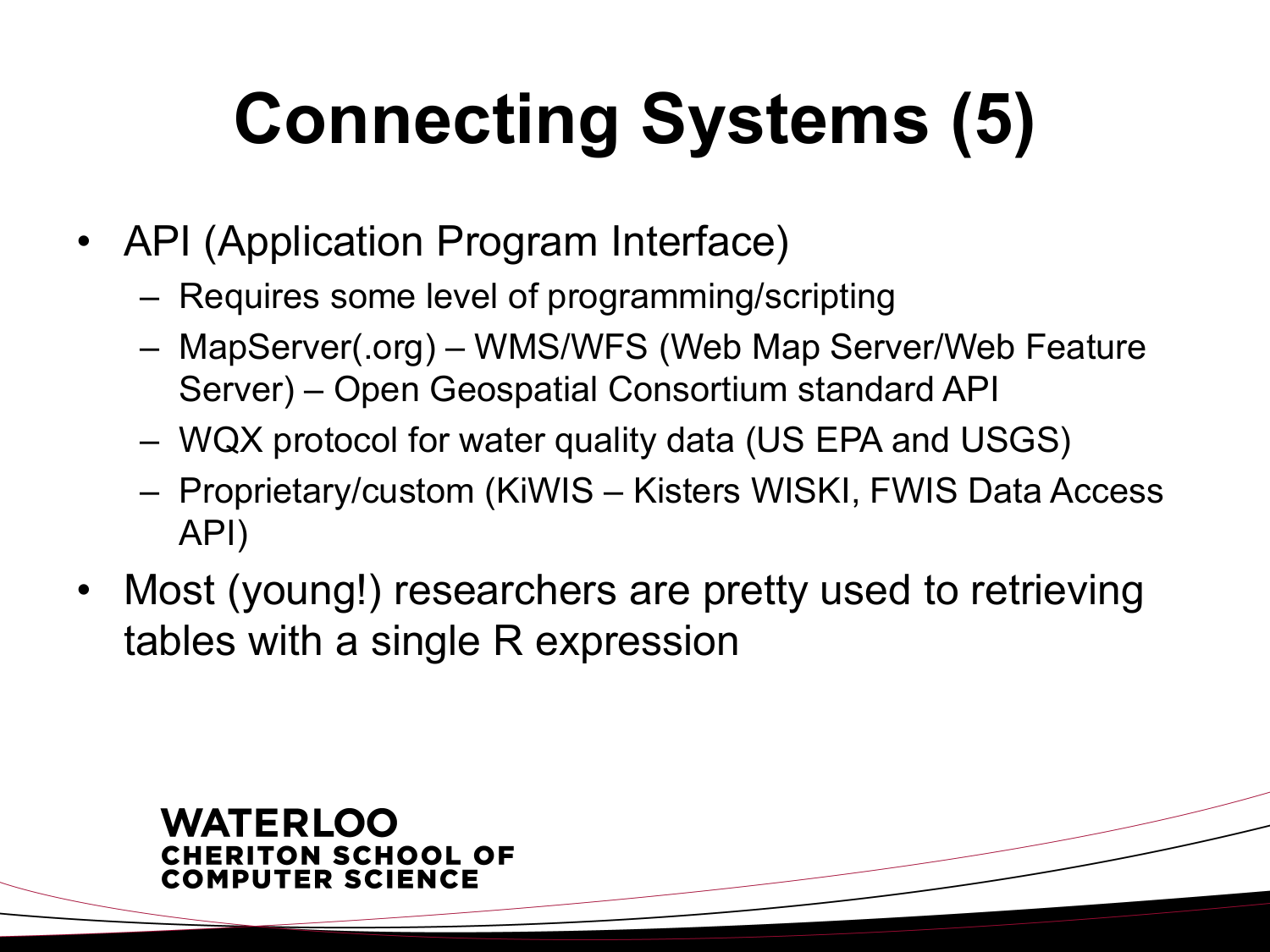# **Connecting (6) … Observations**

- Publish metadata, data dictionary (with meaningful explanations) – what, where, when, ideally who
- Collect and report "project" metadata (why was the data collected at this site, how were study sites selected)
- Consider the decision that a researcher must make (should I use this data or not, is it valuable in my context?)
- CoreTrustSeal forces repositories to document and formalize their processes (although probably overkill for small repositories today)

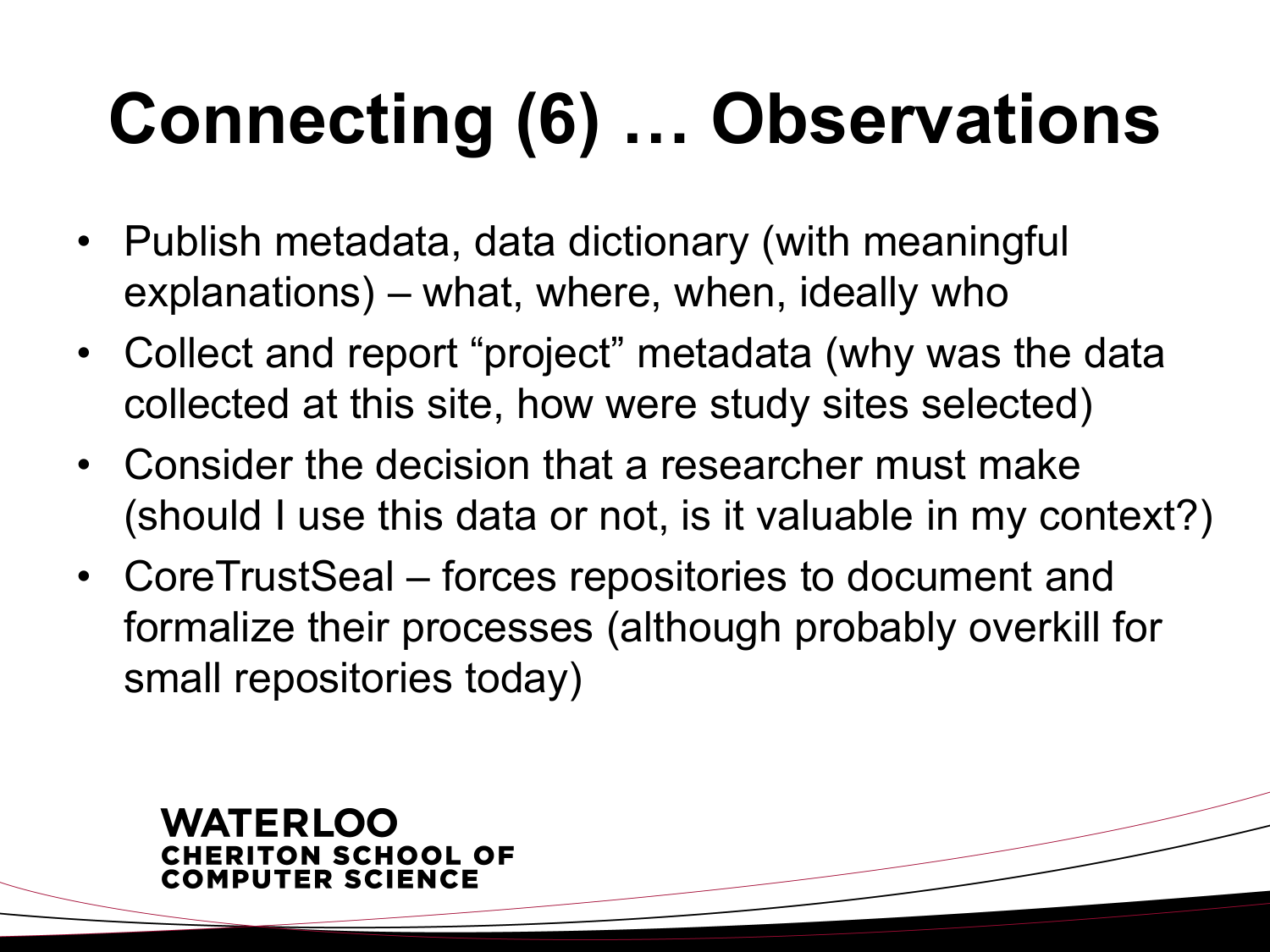### **Conclusions/Recommendations**

- As data repositories proliferate, data overlaps and redundancies more likely
- Different connection and linkage approaches have advantages and disadvantages
- Improve Findability, Accessibility, Interoperability and Reuse (FAIR principles)
- Are you focused on the researcher?
- Automated tools help a lot but don't solve all the problems